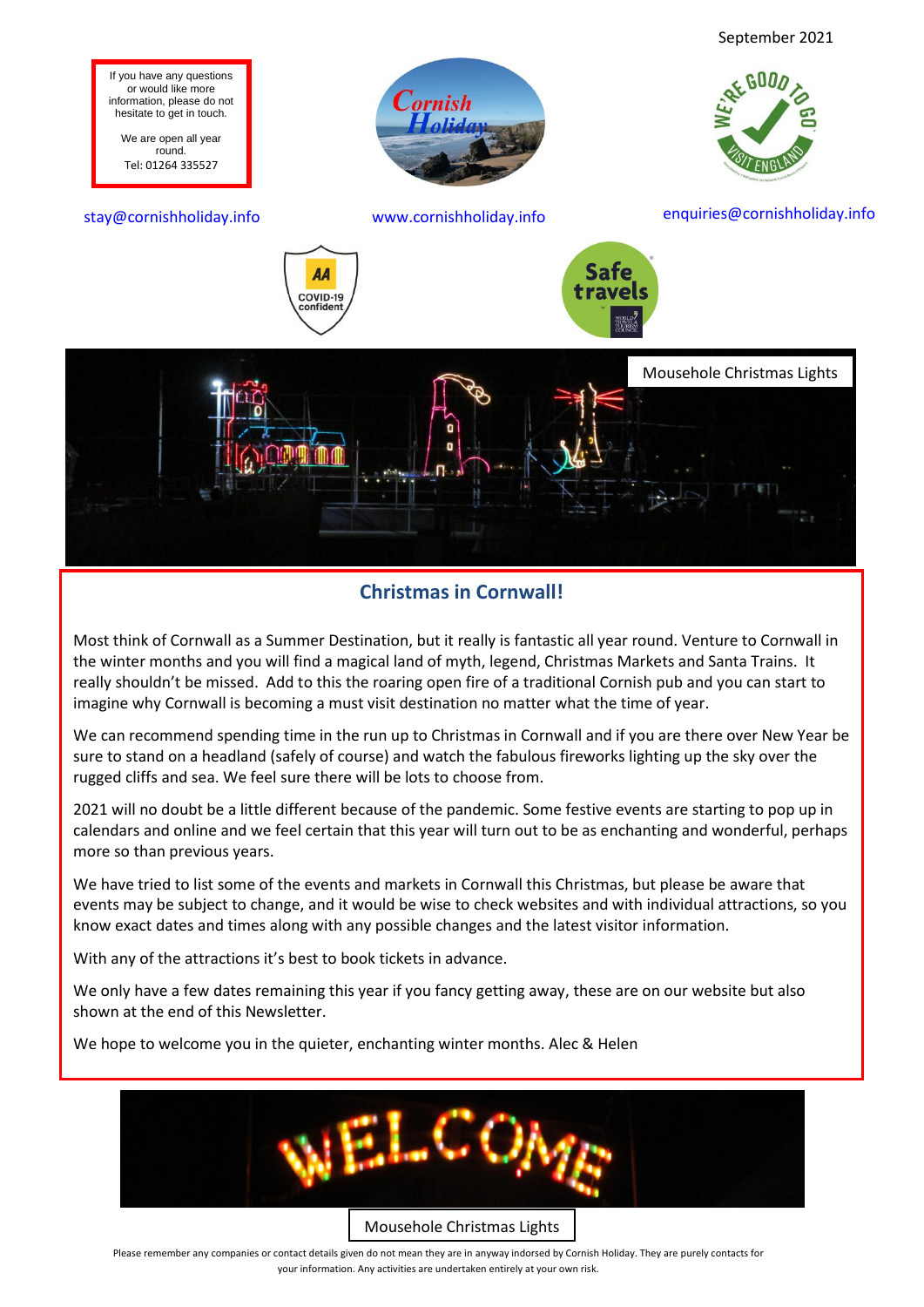September 2021



If you have any questions or would like more information, please do not hesitate to get in touch.

We are open all year round. Tel: 01264 335527

Cornish

stay@cornishholiday.info www.cornishholiday.info enquiries@cornishholiday.info

## **Guest video.**

Some of our guests have very kindly sent us photos of them having a wonderful time when staying in Cornwall and have allowed us to share them with you. Please feel free to follow this link to our YouTube channel and see the fun and enjoyment they all had.<https://www.youtube.com/watch?v=tgrAy06Jxqo>

## **Christmas at the Eden Project**

There is always lots going on at the Eden Project no matter what the time of year. During the day, enjoy seasonal walks and trails through the outdoor gardens, take a whirl on the ice-rink (additional fee), and warm up with a hot chocolate or festive treat. As darkness falls, the Biomes are be transformed into a magical world of shadows and light.

Tickets for the Eden Project's Christmas experience including Father Christmas usually go on sale in the autumn.

[www.edenproject.com](http://www.edenproject.com/)

The Eden Project . Credit: The Eden Project Website.



The Eden project is:

Hengar Manor Property (PL30 3PL) = 17Miles (approx. 34 Mins)

Meadow Rise (St Columb Major) (TR9 6BL) = 13 Miles (approx. 29 Mins)

Bodannon (Porthtowan) (TR4 8FJ) = 32 Miles (approx. 52 Mins)

## **Lantern trail at the Lost Gardens of Heligan**

Expect a beautiful Christmas experience at The Lost Gardens of Heligan. Last year the grounds were illuminated by hundreds of traditional lanterns with a wildlife theme.

The Heligan Night Garden installation included frogs, foxes, badgers, squirrels and hedgehogs, and a joyful burst of snowdrops.

[https://www.heligan.com](https://www.heligan.com/)



The Lost Gardens of Heligan are:

Hengar Manor Property (PL30 3PL) = 25 Miles (approx. 51 Mins)

Meadow Rise (St Columb Major) (TR9 6BL) = 18 Miles (approx. 39 Mins)

Bodannon (Porthtowan) (TR4 8FJ) = 25 Miles (approx. 53 Mins)

The Lost Gardens of Heligan Light Trail. Credit: The Lost Gardens of Heligan Website.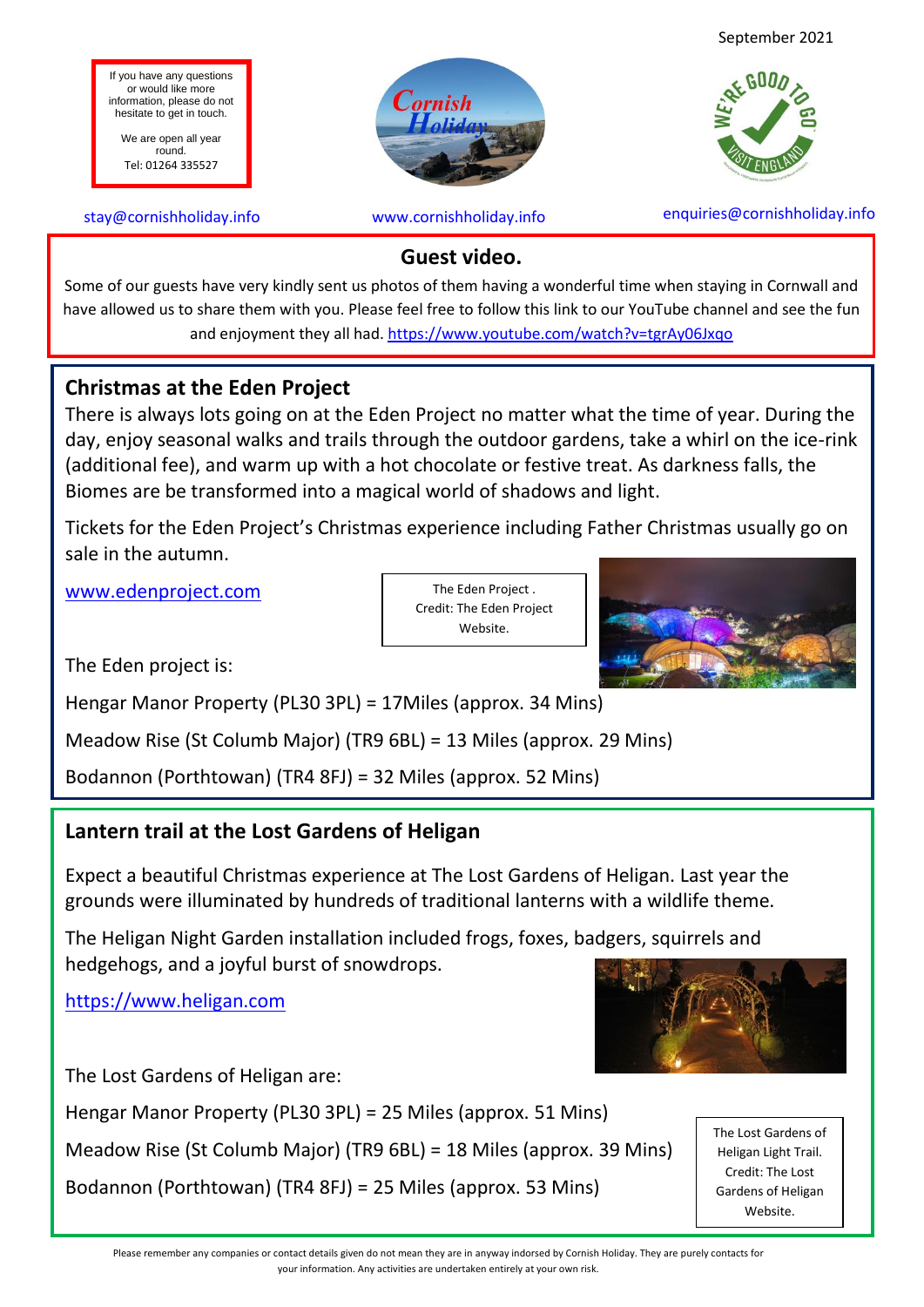

## **Santa by Steam at Bodmin & Wenford Railway**

Take a special journey with the railway elves to visit Santa's grotto. Arrive at Bodmin General Station for mince pies, seasonal drinks and carols on the platform, before climbing aboard for an hour-long return journey on a beautiful steam hauled train.

> The Bodmin and Wenford Railway. Credit: Bodmin and Wenford Railway Website.

During the trip you'll visit Santa, with plenty of time for a photo, and gifts for each child.

[www.bodminrailway.co.uk](http://www.bodminrailway.co.uk/)

The Bodmin and Wenford Railway is:

Hengar Manor Property (PL30 3PL) = 10 Miles (approx. 19 Mins)

Meadow Rise (St Columb Major) (TR9 6BL) = 15 Miles (approx. 25 Mins)

Bodannon (Porthtowan) (TR4 8FJ) = 32 Miles (approx. 47 Mins)

## **Padstow Christmas Festival**

## **Thursday 2 to Sunday 5 December 2021.**

This festival has become the go-to event for some of the country's most talented and celebrated chefs, who give up their time – free of charge – to take part. Along with the creme of our homegrown West Country talent, they inspire us with cooking demonstrations and share their top tips in the Sharp's Chefs' Theatre and on the Festival Stage throughout the festival.

Head to the Christmas marquee and indulge in the huge array of locally produced food and drink, crafts and artwork. It's a celebration of the great things the West Country has to offer. Don't forget to make a beeline into the town itself and enjoy its diverse collection of shops, boutiques, galleries, pubs and restaurants.

[www.padstowchristmasfestival.co.uk](http://www.padstowchristmasfestival.co.uk/)

Padstow is just:

The Padstow Christmas Festival. Credit: Padstow Christmas Festival Website.



Hengar Manor Property (PL30 3PL) = 15 Miles (approx. 32 Mins)

Meadow Rise (St Columb Major) (TR9 6BL) = 10 Miles (approx. 21 Mins)

Bodannon (Porthtowan) (TR4 8FJ) = 31 Miles (approx. 54 Mins)

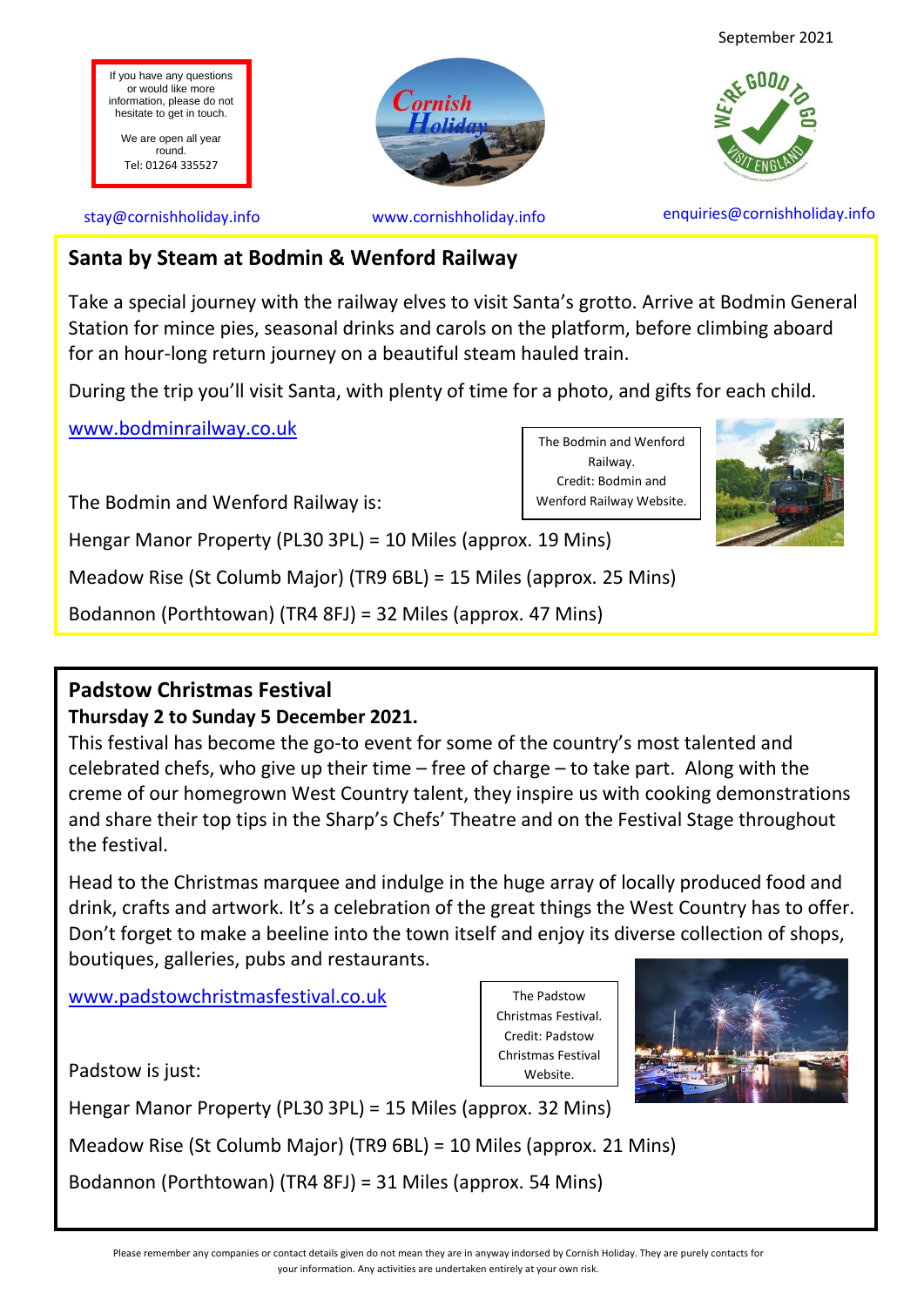September 2021



stay@cornishholiday.info www.cornishholiday.info enquiries@cornishholiday.info

## **All through December 2021. Christmas at Bodmin Jail**

If you have any questions or would like more information, please do not hesitate to get in touch. We are open all year round. Tel: 01264 335527

Bodmin Jail this Christmas is putting on a real Dickensian experience. They will be adding a Dickensian Christmas twist to their Dark Walk, Heritage Tours and Paranormal After Dark experiences. The 1800's come to life as you experience Cornwall's dark history. Imagine spending Christmas Day in a cell in Bodmin Jail.

Cornish

They are also hoping to add a few little surprises to their daily visitors to make them feel like they have stepped back in time to the 1800's. You will need to book and they are keeping everyone safe though possibly making them jump just a little.

[www.bodminjail.org](http://www.bodminjail.org/)

Bodmin Jail is just:

Hengar Manor Property (PL30 3PL) = 9 Miles (approx. 17 Mins)

Meadow Rise (St Columb Major) (TR9 6BL) = 12 Miles (approx. 26 Mins)

Bodannon (Porthtowan) (TR4 8FJ) = 30 Miles (approx. 47 Mins)

# **The Truro Winter Gift Fayre**

## **All through December 2021.**

Step into a world of festive delights at The Winter Gift Faye.

Building on from what was the Victorian Christmas Market, The Winter Gift Fayre aims to become one of Cornwall's most well-known Christmas events, with an atmosphere that encapsulates the spirit of winter magic and festive frivolity.

Experience the sights, sounds, and smells of the Christmas season, find unique, handmade gifts for family and friends. This Christmas market is great for handcrafted Cornish presents and stocking fillers, glasses of Christmas tipples, meeting Cornish makers, and an unbeatable festive feeling.

> Truro Christmas Fayre Credit: Truro Christmas Fayre Website.

The Winter Gift Fayre will be back at Truro, Lemon Quay during December 2021.

[www.trurowintergiftfayre.co.uk](http://www.trurowintergiftfayre.co.uk/)

Truro is just: Hengar Manor Property (PL30 3PL) = 32 Miles (approx. 47 Mins)

Meadow Rise (St Columb Major) (TR9 6BL) = 16 Miles (approx. 32 Mins)

Bodannon (Porthtowan) (TR4 8FJ) = 11 Miles (approx. 25 Mins)





Credit: Bodmin Jail Website.